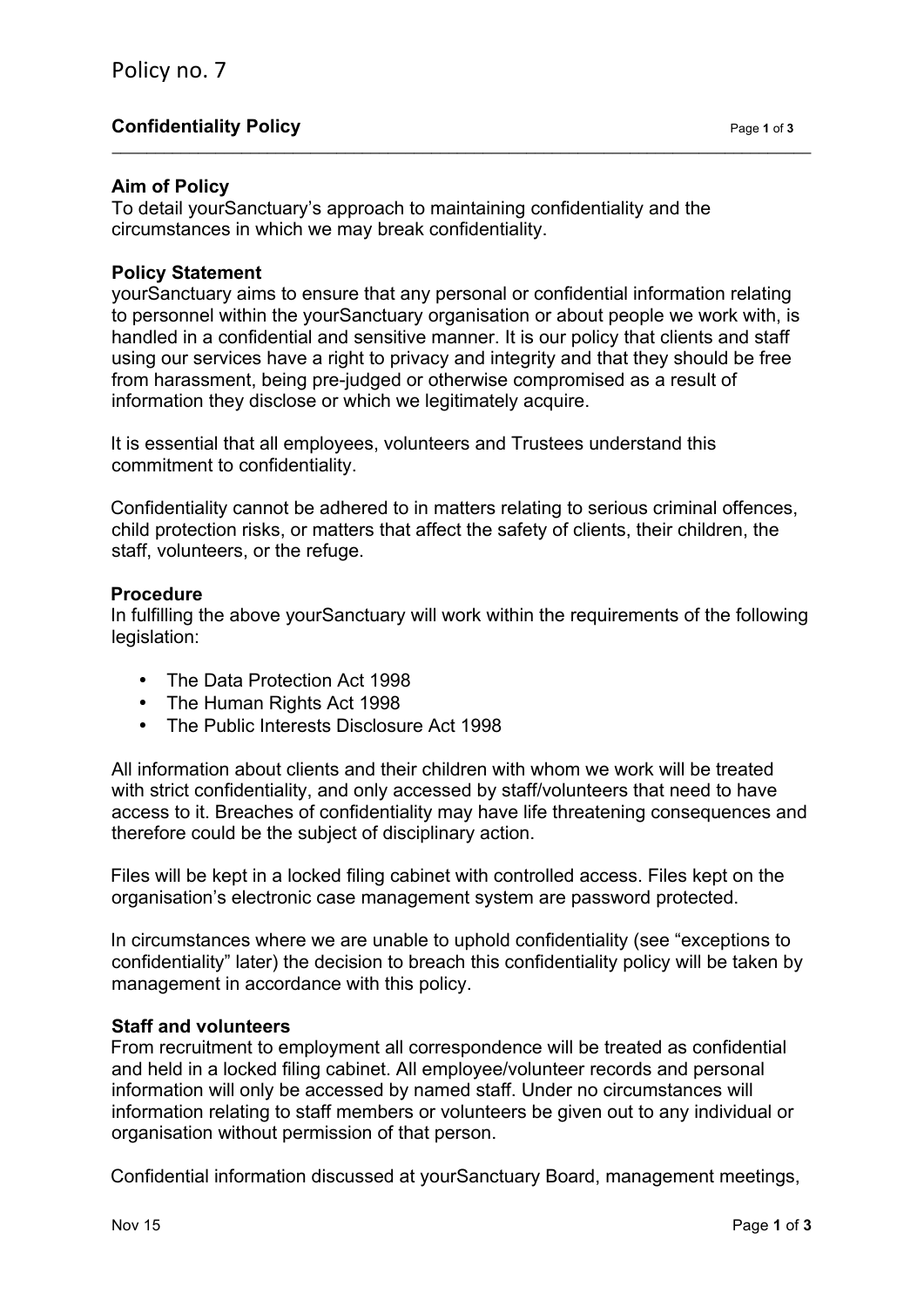## **Confidentiality Policy Page 2** of **3**

"Have Your Say", Case Review and other meetings is not to be divulged to other parties without prior agreement of that meeting.

Staff and volunteers should, as far as possible, keep their personal details private from the work environment, i.e. do not divulge their address, telephone number etc.

 $\_$  , and the set of the set of the set of the set of the set of the set of the set of the set of the set of the set of the set of the set of the set of the set of the set of the set of the set of the set of the set of th

Staff and volunteers should not divulge their surnames in the interests of safety.

Staff may have access to any information in their own records (apart from confidential references) but not those of anyone else's.

Any visitor should be made aware of the confidentiality policy and be asked not to repeat any information at all that is heard or seen whilst in the refuge or in any other environment within yourSanctuary.

### **Clients of yourSanctuary**

Staff and volunteers should not divulge personal information relating to all clients, other staff or volunteers to anyone outside yourSanctuary (this includes family, friends, etc). Clients are informed of the organisation's confidentiality policy during initial meetings.

### **Disclosure of information**

Information regarding clients may only be disclosed to other agencies with prior consent. Clients will be asked to sign a consent form when first engaging with one of our services.

## **Confidentiality of Refuge address**

The address of the yourSanctuary refuge is strictly confidential and it should not be given out except at a worker's discretion for purposes such as the need for one of the emergency services.

### **Access to Personal Records**

The personal records of a client are available to them on request. Otherwise all records are confidential and will only be available to relevant staff as necessary. These records will be kept in a locked place.

If a client wishes to have information or details regarding a particular issue or items of correspondence, a staff member may give the relevant excerpts to them.

Refuge residents use their files to store any documents they wish to keep safe and secure. Otherwise, only information, which is necessary for the running of the house and the provision of yourSanctuary services to the resident, will be kept locked.

### **Addresses**

The current or forwarding address etc of any client or ex-client should not be given out to anyone. Staff will not confirm a client is engaging with one of our services without prior consent.

Where consent is unknown or no consent has been given a summary of any